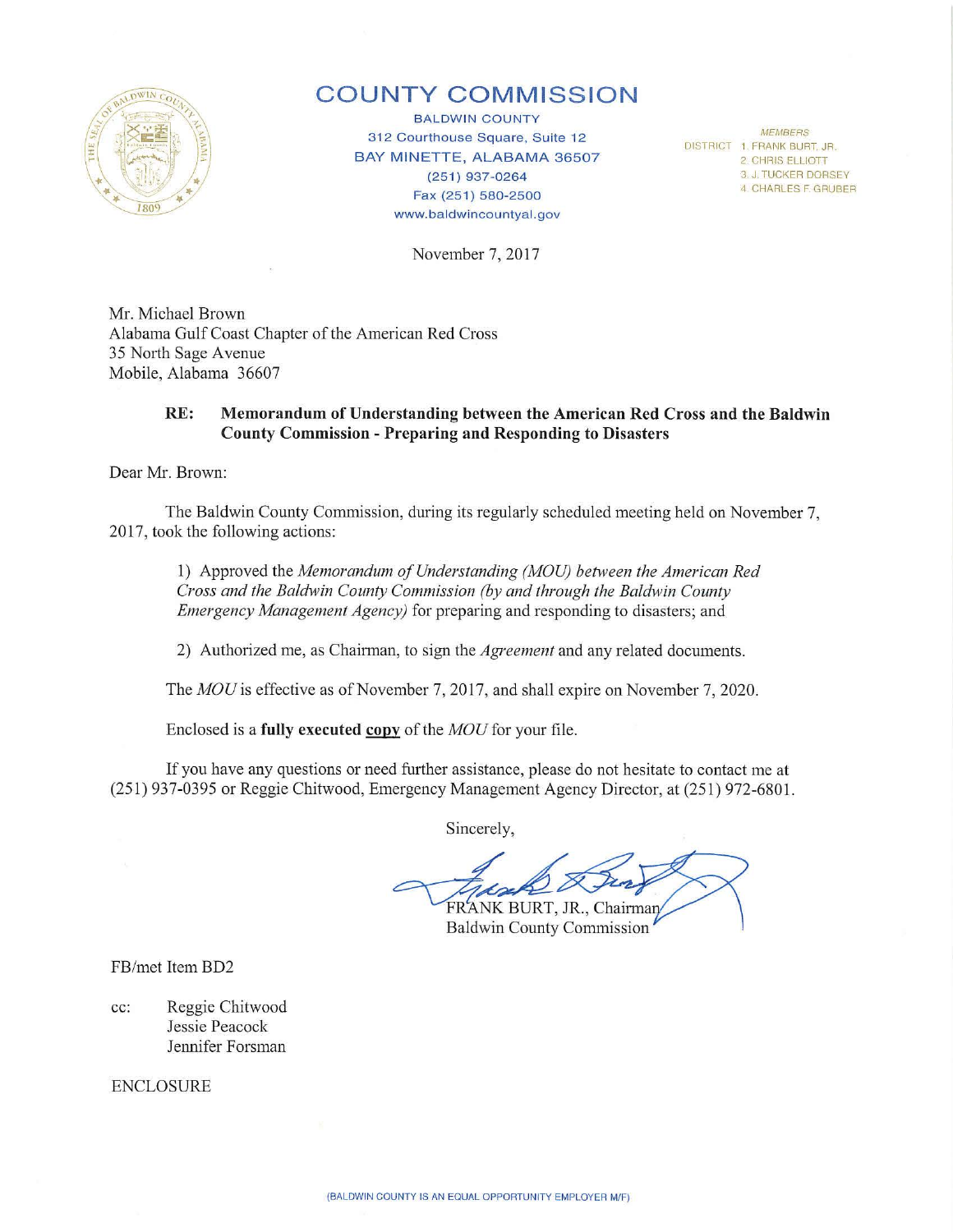Memorandum of Understanding

Between

The American Red Cross

and

Baldwin County Commission

Baldwin County EMA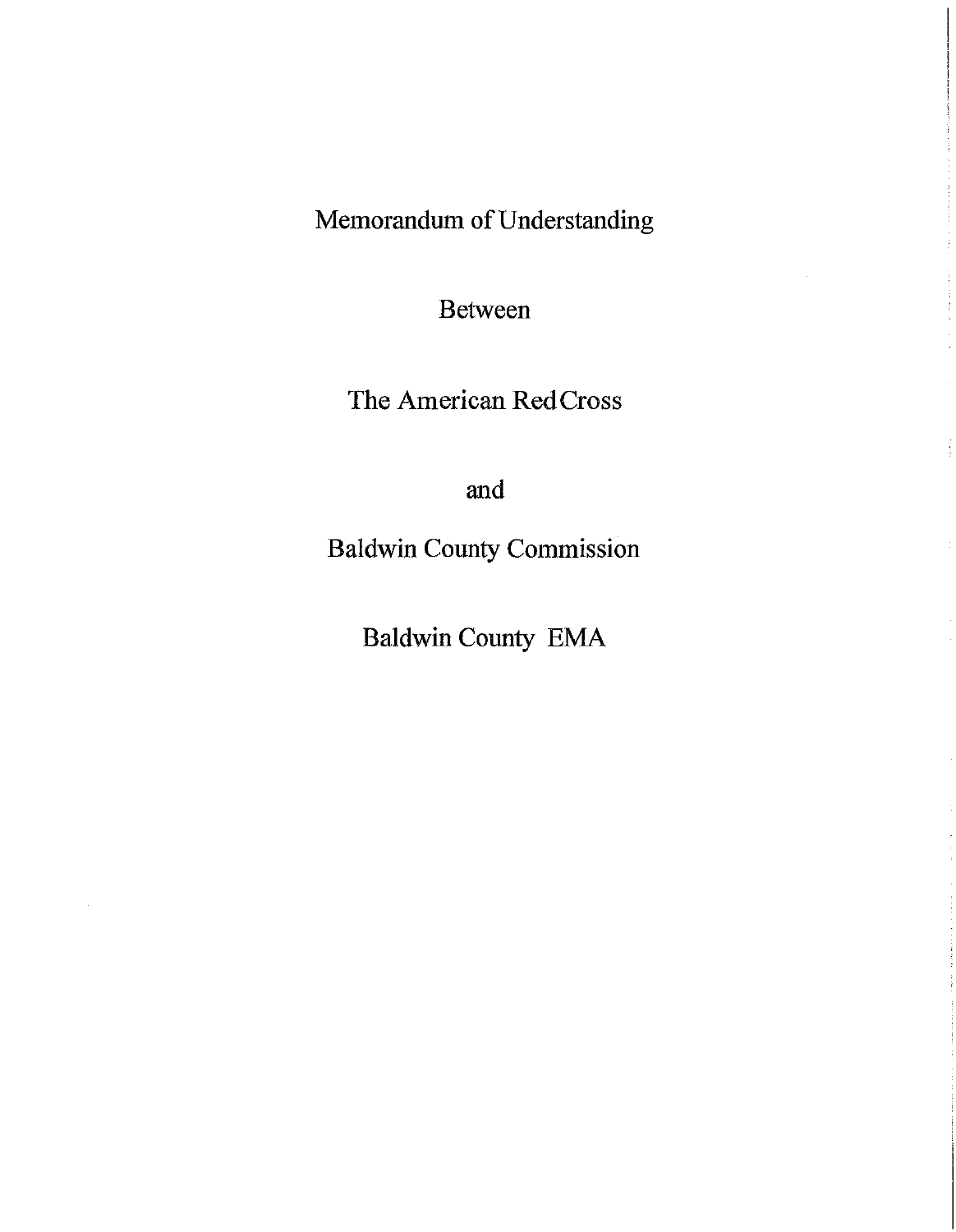# I. Purpose

The purpose ofthisMemoraudum ofU nderstauding ("MOU") is to define a working relationship between The American Red Cross (hereinafter "Red Cross") and the Baldwin County Commission by and through its Baldwin County Emergency Management Agency (hereinafter "Baldwin County EMA"), in preparing for and responding to disasters. This MOU provides the broad framework for cooperation and support between the Red Cross and the Baldwin County EMA in assisting individuals and fumilies who have been impacted by disaster and providing other humanitarian services.

# II. Independence of Operations

Each partytothisMOU will maintain its own identity in providing service. Each organization is separately responsible for establishing its own policies and procedures. The parties agree that neither party is an employee, servant, or agent ofthe other party and has no authority, whether express or implied, to contract for or bind the other party in any manner. The parties agree that the parties shall be solely responsible for and shall have full and unqualified control over developing and implementing their own means and methods, as deemed necessary and appropriate in providing services hereunder. It is neither the express northe implied intent of parties tocreateanagency relationship pursuant to this MOU.

# III. Parties

# A. Baldwin County EMA

The Baldwin County Emergency Management Agency is a department of the Baldwin County Commission, the governing body of Baldwin County,Alabama.

The mission ofthe Baldwin County Emergency Management Agency is to assist in the protectionoflife and property of the citizens ofBaldwin County by:

- Planning the appropriate response for any emergencies or disasters that occur within the county
- W orkingwith governmental agencies and civic groups to prepareforemergencies or disasters
- W orkingwith local governmental agencies toobtainfundingforprojects that make dealing with disasters or emergencies less severe
- Responding to all kinds of disasters and emergencies and coordinating public advisories and press releases to keep the public informed
- Obtain and coordinate a timely and efficient recoveryto bring the community back to normal

### **B. American Red Cross**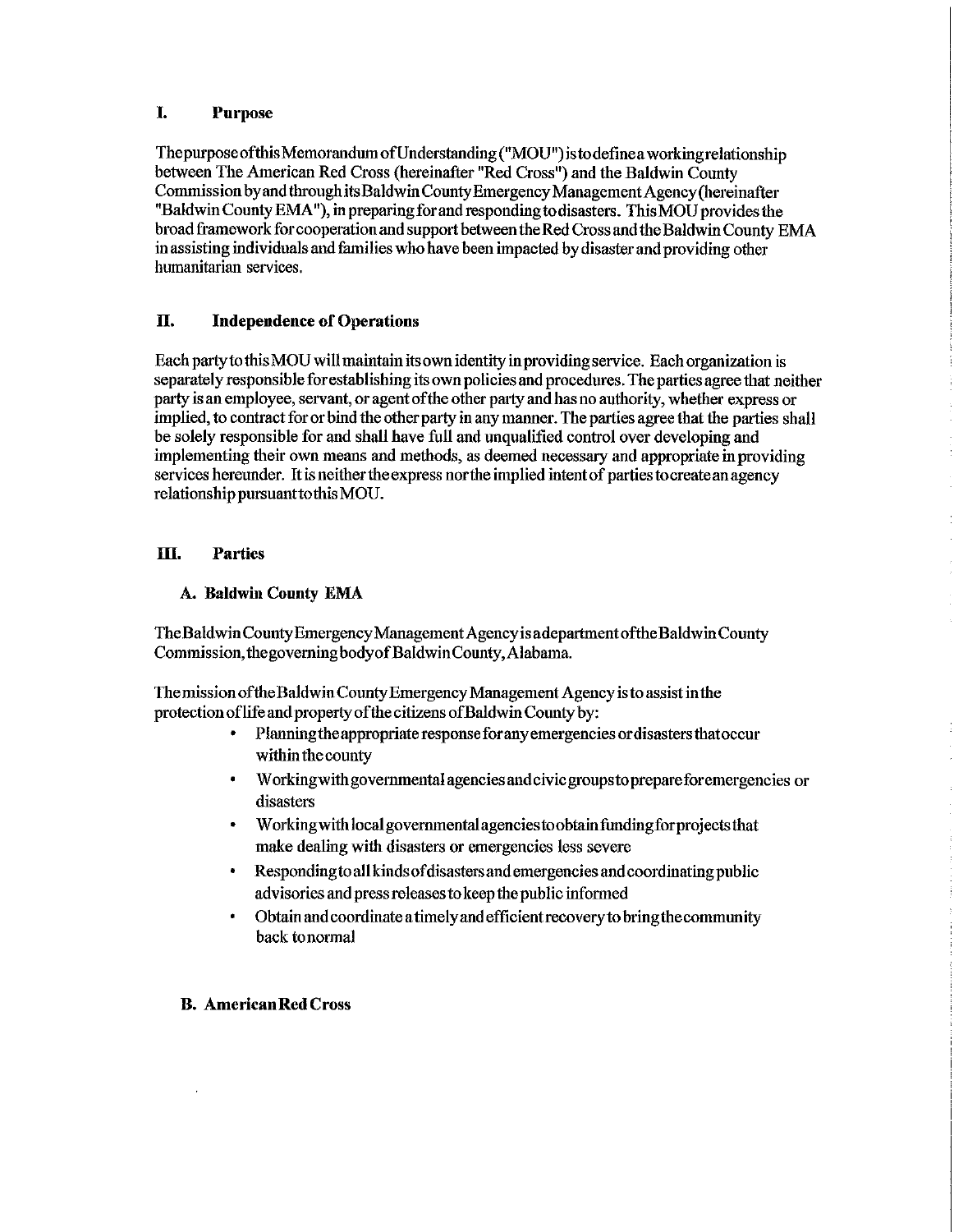Founded in 1881, the American Red Cross is the nation's premier emergency response organization. As part of a worldwide movementthat offers neutral and impartial humanitarian care, the American Red Cross is the community-based organization that mobilizes people to aid victims of disasters with the aim ofpreventingandrelievingsnffering. TheRedCrossisclosely integrated into community response efforts, including the efforts of federal, state and local government and non-government organizations. Our goalisto work with all partners to lead a well-integrated, effective and efficient response to every disaster.

The Red Cross provides disaster services without regard to race, color, national origin, religion, gender, age, disability, sexual orientation, citizenship or veteran status. It follows the Fundamental Principles of the International RedCrossand RedCrescent Movement.

Some disasters are natural disasters, such as floods, tornados, hurricanes, typhoons, winter storms, tsunamis, hail storms, thunderstonns, wildfires, windstorms, epidemics, and earthquakes. Humancaused disasters, which may be intentional or unintentional, include residential fires, building collapses, transportation accidents, hazardous materials releases, explosions, and domestic acts of terrorism. All of these are within the Red Cross mission.

## 1. Services forpeopleaffected by disasters

Following a disaster, whether natural or human-made, the Red Cross may provide some or all of the following services:

### *Food, Shelter and Emergency Supplies*

During a disaster, our first priority is to ensure that people have a safe place to stay, food, and emergency supplies. Red Cross works with government and community partners to open shelters where residents will find comfortwithahotmeal, recovery information, and a place to rest. For emergency workers and people returning to their homes, the Red Cross mobilizes emergency response vehicles from which disaster workers distribute food, water, and essential clean-up items that might not be immediately available inthecommunity.

### *Welfare Information*

Disastersoftendisruptregularcommunicationchannelsandcanseparatefamilies. Through the Red Cross' nationwide network of chapters, family members may request welfare information regarding their loved ones. The Red Cross "Safe and Well" Web site enables people within a disaster area to let their families and friends outside of the affected region knowthatthey are all right. Clients register on *Safe and Well* atwww .redcross.org/safeandwell.

Red Cross call agents at 1-866-GET -INFO will register individuals without computers or connectivity.

### *Client Casework and Recovery Planning and Assistance*

Red Cross provides individual client services through casework people with disaster-related needs, with particular attention to those who have experienced significant damage or lossoftheir homes. This casework process helps the worker to assess the client's immediate needs, and connect the client with items, financial assistance and referrals to local resources to meet those needs. The caseworker also engages the client in a brief planning process which can help identify action steps for the client to follow in the first few days or weeks after a disaster. Red Cross caseworkers protect client confidentialityandworkcloselywithotherorganizationsand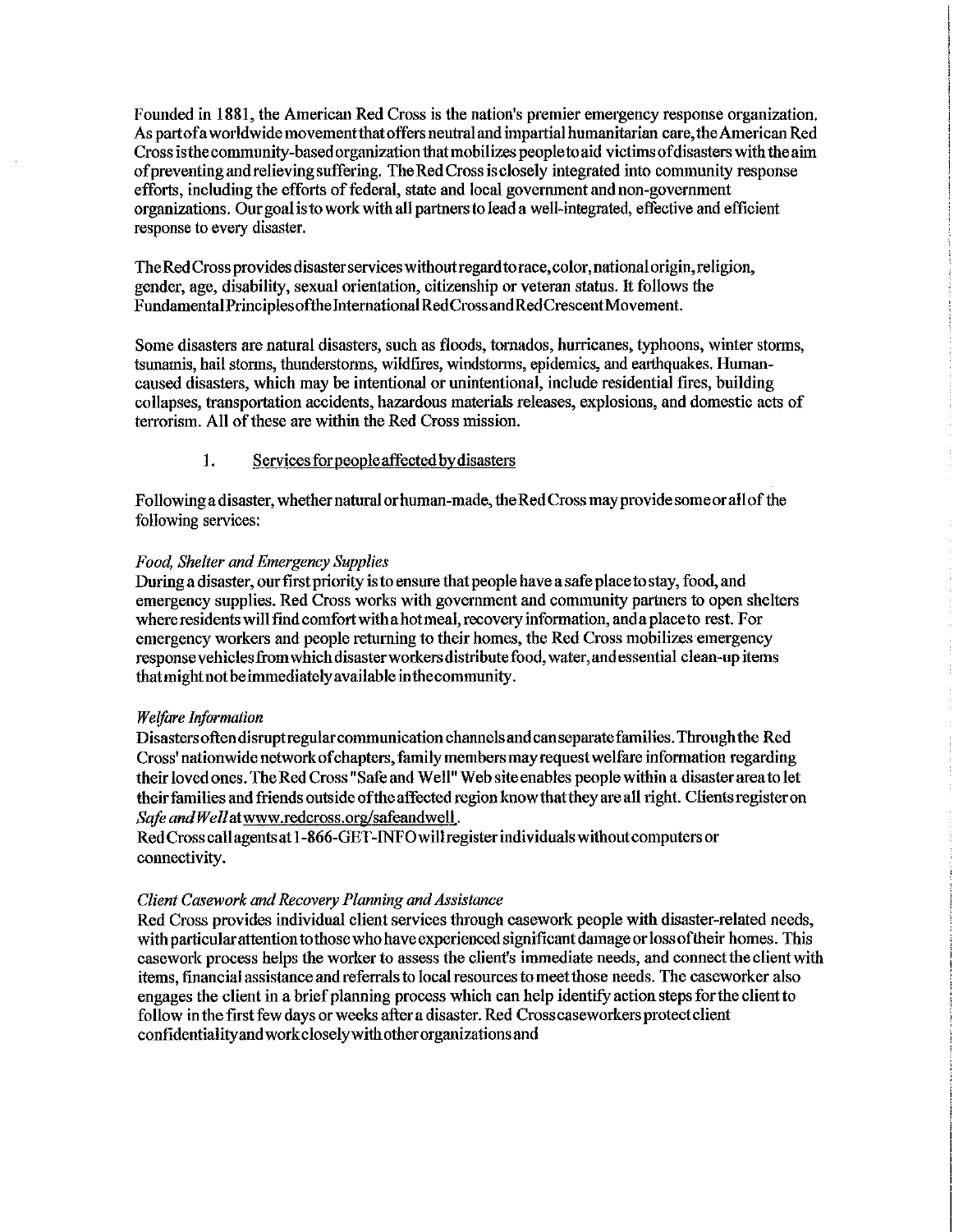groups to ensure clients have access to all available resources.

#### *Disaster Health and Mental Health Services*

After an emergency, injuries can ensue, essential prescription medicines can be lost, and the shock and stress of sudden loss can overwhelm a person's normal coping skills. The Red Cross deploys licensed health and mental health professionals who are trained and equipped to provide assistance atthe time of a disaster. Disaster health services professionals can provide emergency first aid and medical assessment, triage and replacementofemergencymedications with item distribution, financial assistance or referrals to community partners. Disaster mental health professionals provide mental health assessments, crisis intervention and a sympathetic ear to those inneed.

## 2. Services related to the National Response Framework

The American Red Cross is a co-lead for the mass care component of Emergency Support Function #6 of the National Response Framework. In this role, the Red Cross engages in a variety of activities to support states in their planning, coordinating and executing of mass care programs and strategies. The Red Cross also takes a leadership role in working with other non- governmental organizations and private companies that provide services during a disaster.

## 3. Organization

The American Red Cross is a single corporation, chartered by the United States Congress to provide humanitarian services. Its national headquarters, located in Washington, D.C., is responsible for implementing policies and procedures that govern Red Cross activities and provides administrative and technical oversight and guidance to the chartered units, which include chapters and blood services regions. Each chapter has certain authority and responsibilityforcarryingoutRedCrossdisaster preparednessandresponseactivities,delivering local Red Cross services, aud meeting corporate obligations within the territorial jurisdiction assigned to it. Each chapter is familiar with the hazards of the locality and surveys local resources for personnel, equipment, supplies, transportation, emergency communications,and facilities available for disaster relief. The chapter also formulates cooperative plans and procedures with local government agencies and private organizations forreliefactivities should a disaster occur.

Through its nationwide organization, the Red Cross coordinates its total resources for use in large disasters. In order to provide these services, the Red Cross may call on the Federal, state or local government for assistance when voluntary contributions are not sufficient to meet community needs.

## IV. **Coordination** of Services

The Red Cross and the Baldwin County EMA will coordinate their respective disaster relief activities to maximize services to the community and avoid duplication of efforts in the following way: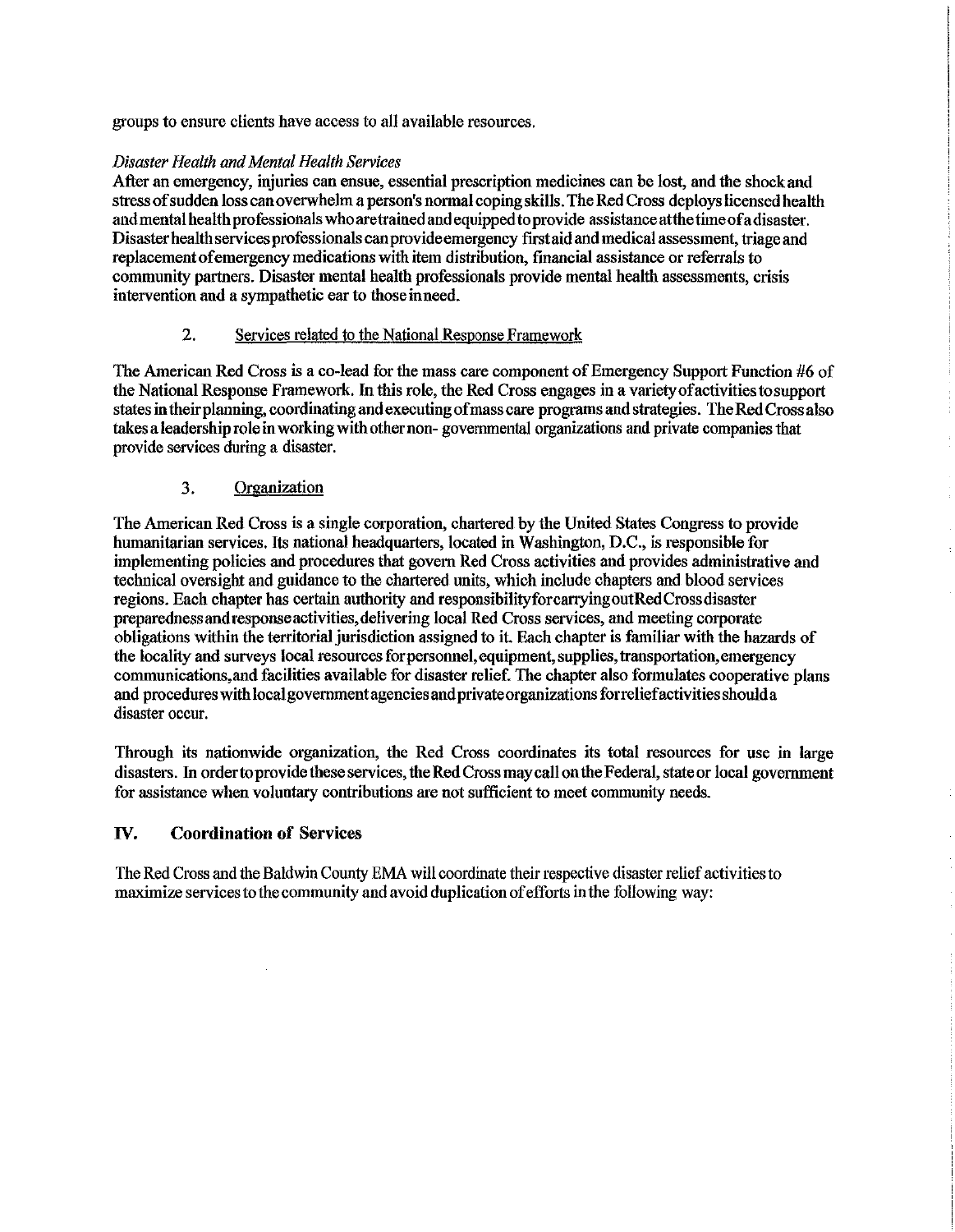- I. Maintainclosecoordination, liaison,andsupportatalllevelswithconferences,meetings, and other means of communication and include a representative of the other party in appropriate committees, planning groups and task forces formed to mitigate, prepare for, respond to, and recover from disasters and other emergencies. Develop joint Standard OperatingProceduresfornotificationofdisasterandemergencysituations.
- 2. During disasters and emergencies, keep each other informed of the human needs created by the events and the services they are providing. Share current data regarding disasters, to include statistical information, historical information, emerging needs and trends, damage assessments, among others, and disaster declarations, and service delivery.
- 3. During a disaster or emergency situation the Red Cross will, as appropriate at the request of the Baldwin County EMA, provide liaison personnel to the Baldwin County EMA Emergency Operations Center and any district Emergency Operations Centers during a disaster. The Baldwin County EMA will provide work space and, whenever possible, other required support, such as a computer, e-mail access and a designated phone line for the Red Cross liaison personnel assigned to the Emergency Operations Centers.
- 4. The Baldwin County EMA willfacilitatetheRedCross's use of county-owned facilities forsheltersandservicedeliverysiteswhereverpossible.
- 5. W orktogetherto develop plans and secure resources to facilitate delivery of services to people with disabilities and/or functional and access needs duriuga disaster.
- 6. Actively participate in reviewing and carrying out responsibilities outlined in the county andlocalemergencyoperations plans.
- 7. During the time of disaster and readiness, keep the public informed of the parties' cooperative efforts through the public information offices of the Red Cross and the Baldwin CountyEMA.
- 8. In accordance with applicable laws and regulations, the Baldwin County EMA will support the Red Cross and work together, as appropriate, to acquire necessary resources and identizy funding sources that increase state and Red Cross capacity to respond to disasters and emergencies.
- 9. Advocateforprograms and public policy/decisions, when appropriate, designed to mitigate disaster damage and loss oflife in Baldwin County.
- I 0. Encourage county residents to support the needs ofhospital patients with blood donations when appropriate.
- II. Actively seek to detennine other areas, projects, and services within the Red Cross and the Baldwin County EMA where cooperation and support will be mutually beneficial with jointly defmed goals andobjectives.
- 12. Use or display the name, emblem, or trademarks of the American Red Cross or the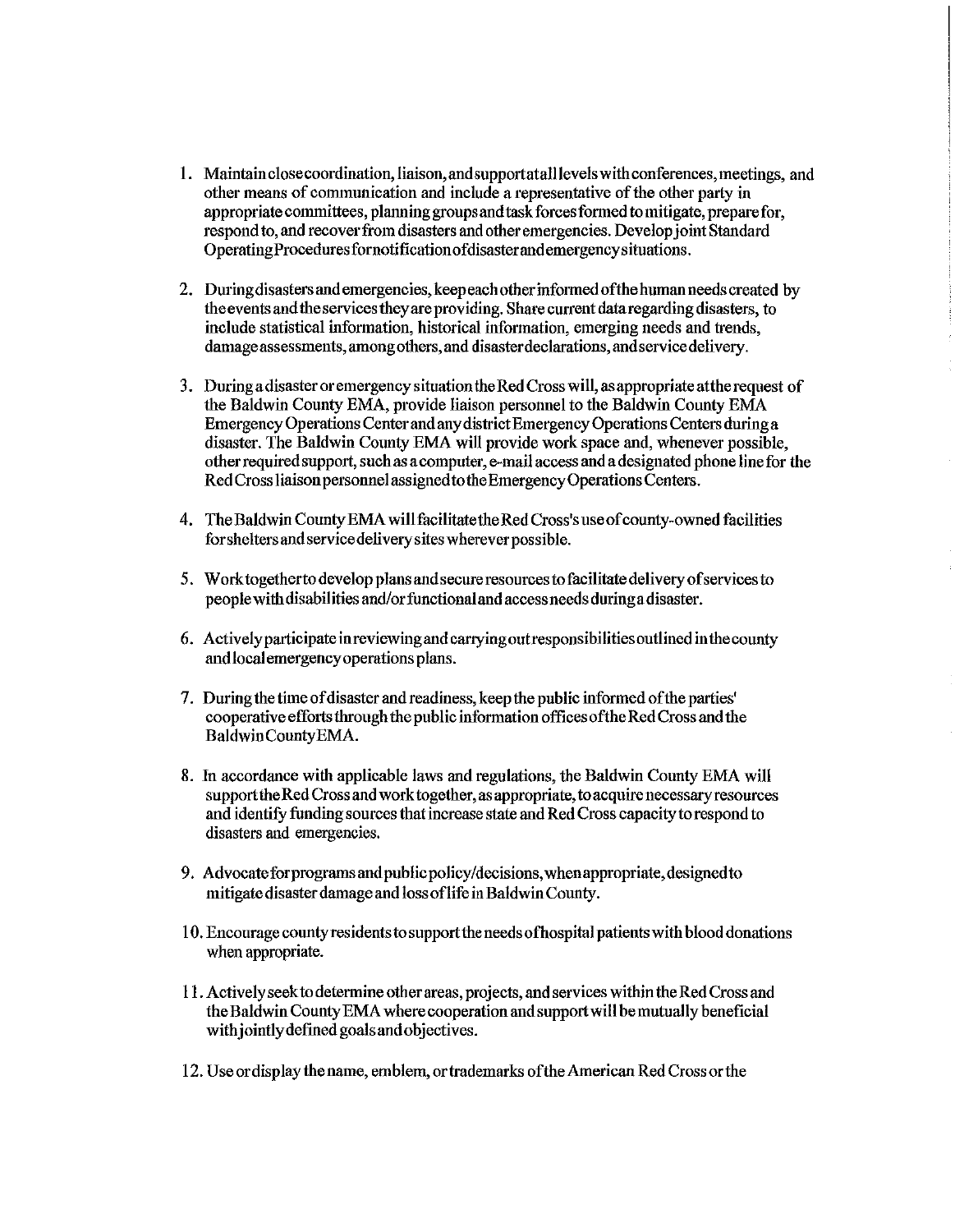- 13. Baldwin County EMA only in the case of defined projects and only with the prior express writtenconsentoftheotherorganization.
- 14. Make training, educational and other developmental opportunities available to the other party's personnel and explore joint training and exercises. Encourage all staff and volunteers to engage in training, exercises, and disasterresponseactivities, as appropriate
- 15. Explore opportunities forcollaboration to provide community, family, and citizen disaster preparedness within Baldwin County.
- 16. Allow the use of each other's facilities, as available and if agreed upon in writing, for the purposeofpreparednesstraining,meetingsandresponseandrecoveryactivities.
- 17. Widely distribute this MOU within the Red Cross' and the Baldwin County EMA departments and administrative offices and urge full cooperation.

#### Examples of additional Cooperative Actions (as applicable):

- a. Lead/Establish/Coordinate/Operateshelters with Baldwin County EMA in responsetoa disaster.
- b. The Red Cross will support the Baldwin County EMA in integratingtheeffotts of the nongovermnental organizations (NGOs) that provide mass care services during response operations.
- c. The Red Cross will assist intheCountyresponse to emergencies and disasters with responsibilities in support ofEmergency Support Function (ESF) 6, 8, etc.
- d. The Red Cross will, as appropriate, at the request of the Baldwin County EMA assist the State mass care lead agency in mass care planning and response coordination with other non-governmental organizations (NGOs).
- e. Jointly develop Standard Operating Procedures (SOPs )thatstandardize recurring tasks and responsibilities for each Emergency Support Function. The Red Cross is identified in the Baldwin County EMA Disaster Response Planas a support agency.
- f. Jointlydevelopplans,protocolsandprocedurestomaximizesharingandutilization of nursing staff at Red Cross shelters and other Baldwin County EMA emergency sites.

#### IV. Periodic Review

The parties will, on an annual basis, on or around the anniversary date of this MOU, jointly evaluate their progress in implementing this MOD and revise and develop new plans or goals as appropriate.